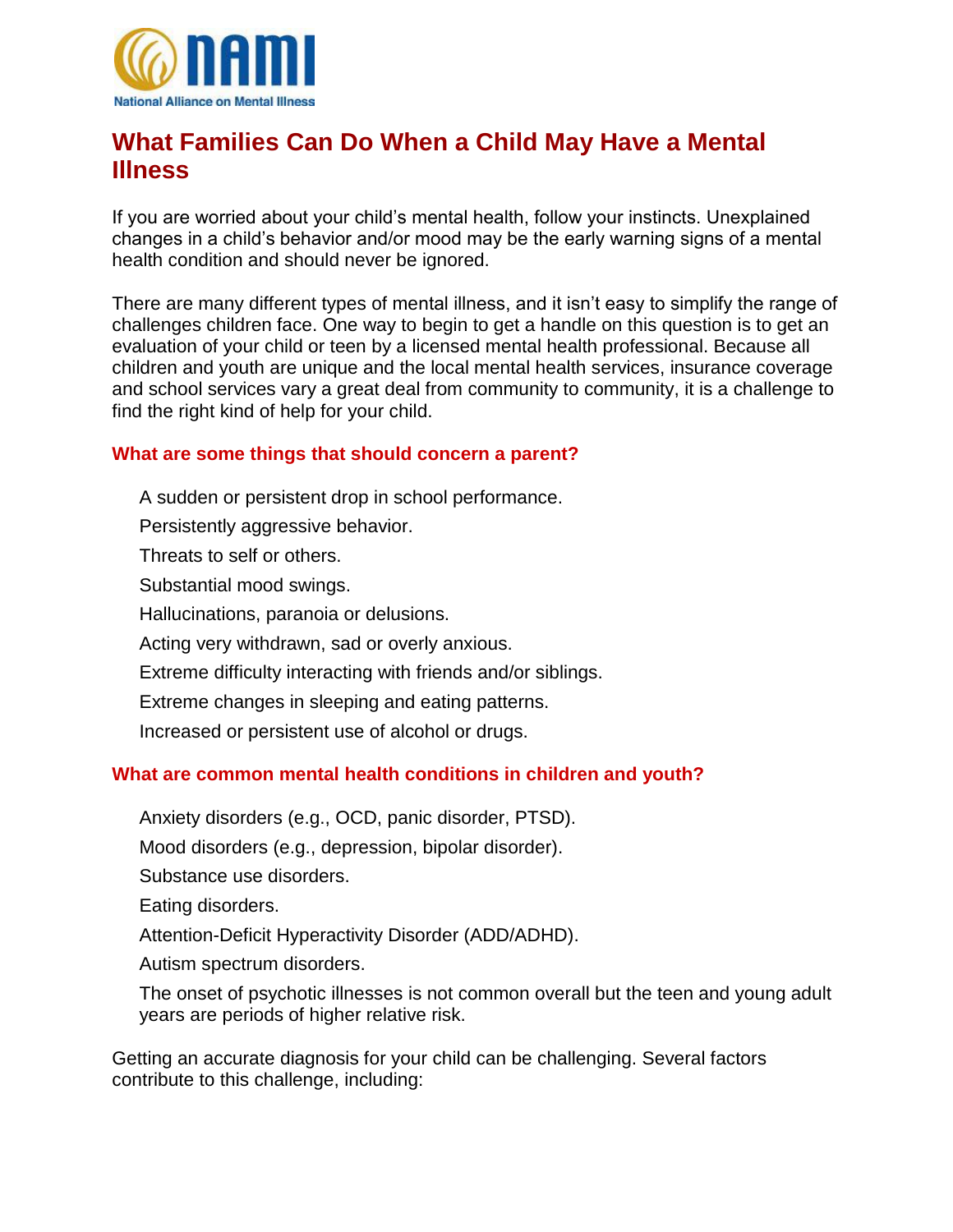Symptoms, which often include difficult behaviors and dramatic changes in behavior and emotions. They may change and continue to develop over time. A clinical interview should gather a full history, a "movie," as well as a "snapshot" in the interview process.

Diagnoses may co-occur. A teen with an anxiety disorder may be using alcohol extensively. A teen with major depression may also have problematic eating behaviors, including anorexia, bulimia or binge eating.

Children and adolescents undergo rapid developmental changes in their brains and bodies and face multiple social role changes at the same time.

Younger children may be unable to effectively describe their feelings or thoughts, making it harder to understand their experience. They may "show" distress more than they may "tell" about their distress. They may be seen frequently in school nurse offices with headaches or stomachaches but may have an undiagnosed psychiatric disorder.

It is often difficult to access a qualified mental health professional to do a comprehensive evaluation because of the shortage of children's mental health providers and because some health care providers are reluctant to recognize mental illnesses in children and adolescents. Insurance providers are heavily regulated entities at the state level and appeal processes to see out of network providers may be needed.

Despite these challenges, there is still plenty families can do to help their child get an accurate diagnosis and ultimately receive the most effective treatment, supports and services. Families know their child best and their expertise is essential in securing an accurate diagnosis for their child.

## **What should parents do if they suspect a mental health condition?**

**Talk with your pediatrician.** Early identification and intervention are important. If you are concerned about your child's mental health, start by talking with your pediatrician, share your concerns and ask for a comprehensive check-up. A comprehensive physical examination should be done to rule out other physical health conditions that may be causing a child's symptoms, such as an endocrine problem, recurrent head injuries in sports or other conditions.

If the pediatrician suspects that your child is experiencing early signs of a mental health condition, the pediatrician may either talk with you about treatment options or may recommend a referral to a mental health professional. In some cases the pediatrician may offer to provide some of the services his or herself.

**Get a referral to a mental health specialist.** If you are referred to a mental health professional, ask your pediatrician to help by calling the office for you to help get an appointment scheduled for your child. Many mental health professionals have long waiting lists and/or may not be taking new patients, so a call from your pediatrician can help get an immediate appointment for your child.

You can also ask for referrals from families involved with NAMI or other advocacy organizations. To find a child psychiatrist, visit the **[American Academy of Child and](http://www.aacap.org/)  [Adolescent Psychiatry](http://www.aacap.org/)** and click on "Child and Adolescent Psychiatrist Finder."